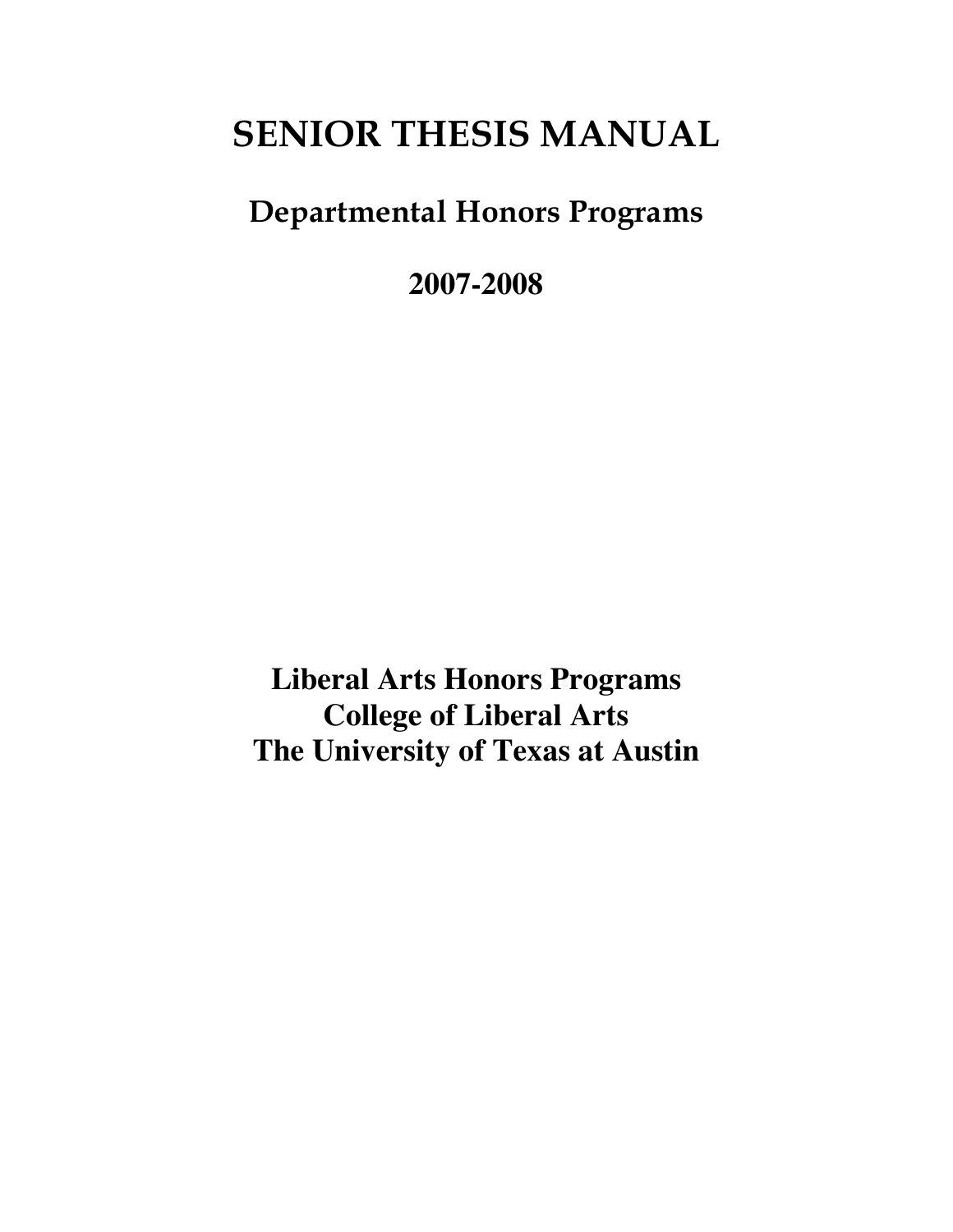## **Suggested Thesis Deadlines for 2007-2008**

#### **FOR A TWO-SEMESTER THESIS:**

*NOTE: If you begin a two-semester thesis in the spring 2006, work out a calendar based on this one, with careful reference to the important deadlines on the fourth class day, mid-semester, and last class day.*

- **Fourth Class Day, Tuesday, September 4:** Submit to your departmental honors adviser a thesis proposal with the names and signatures of your first and second readers.
- **Twelfth Class day**, **September 14:** Submit to your first reader a *research prospectus and draft bibliography.*
- **Mid-semester deadline, October 24:** Complete the initial research and reading phase. Discuss findings with your supervisor.
- **Last Class Day, Friday December 7:** Submit a detailed outline and draft of introduction.
- **Second semester twelfth class day, January 30:** Complete first draft of first section or chapter.
- **February 1 - March 17:** For a 60-page thesis, aim to produce 8-10 pages a week. Leave time to incorporate changes suggested by your readers.
- **Mid-semester deadline, March 24:** Submit a **COMPLETED FIRST DRAFT** by this date, the end of the ninth week of the second semester. This will leave three weeks for comments and revisions before submitting a revised draft.
- **Twelfth week of class, April 7:** Submit a final draft to both readers. This will leave two weeks for final corrections, revisions, binding, and collecting signatures.
- **Last Class Day, Friday, May 2:** Submit **bound**, signed copies of your thesis in regulation format as required by your department.

#### **FOR A ONE SEMESTER THESIS: FALL or SPRING**

- **Fourth Class Day, Tuesday, September 4 or Friday, January 17**: Submit to your departmental honors adviser a thesis proposal with the name and signature of your thesis supervisor.
- **Twelfth class day, September 14 or January 30**: Submit to your thesis supervisor a *research prospectus and draft bibliography***.**
- **Fourth week of class, September 17 or February 4:** Completion of the bulk of initial research and reading phase. Discuss findings with your supervisor.
- **Sixth week of class, October 1 or February 18:** Submit a detailed outline and draft of introduction.
- **Eighth week of class, October 15 or March 3: COMPLETE FIRST DRAFT.** This will leave three weeks for preparing a revised draft.
- **Twelfth week of class, November 12 or April 7:** Submit a revised draft to your thesis supervisor. This will leave two weeks for final corrections, revisions, binding, and collecting signatures.
- **Last Class Day, Friday, December 7 or May 2:** Submit **bound,** signed copies of your thesis in regulation format as required by your department.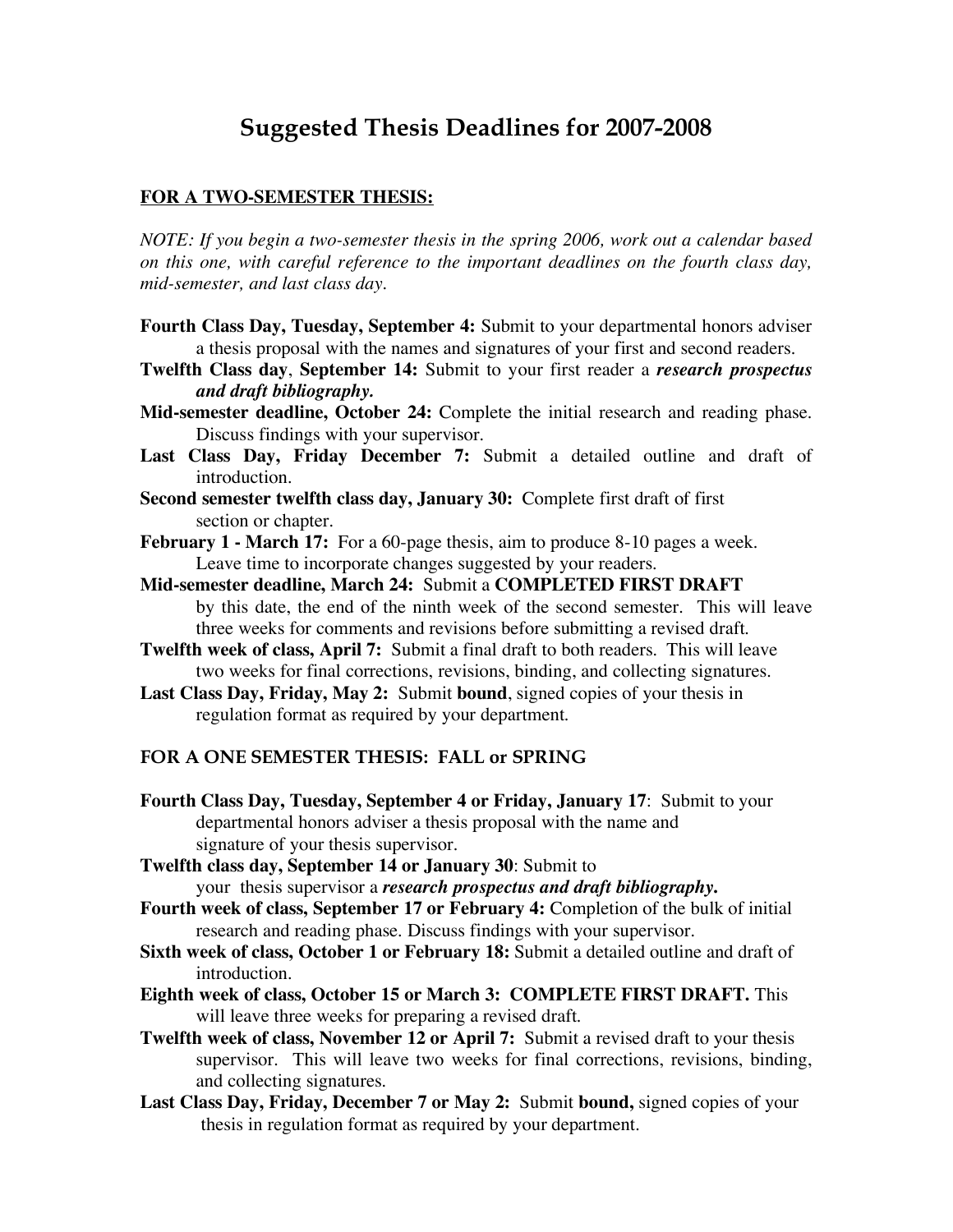## **Liberal Arts Honors Programs**

## **Departmental Honors Senior Thesis Manual**

## **Table of Contents**

| For the Student |  |
|-----------------|--|
|                 |  |
|                 |  |
|                 |  |
|                 |  |
|                 |  |
|                 |  |
|                 |  |
|                 |  |
|                 |  |
|                 |  |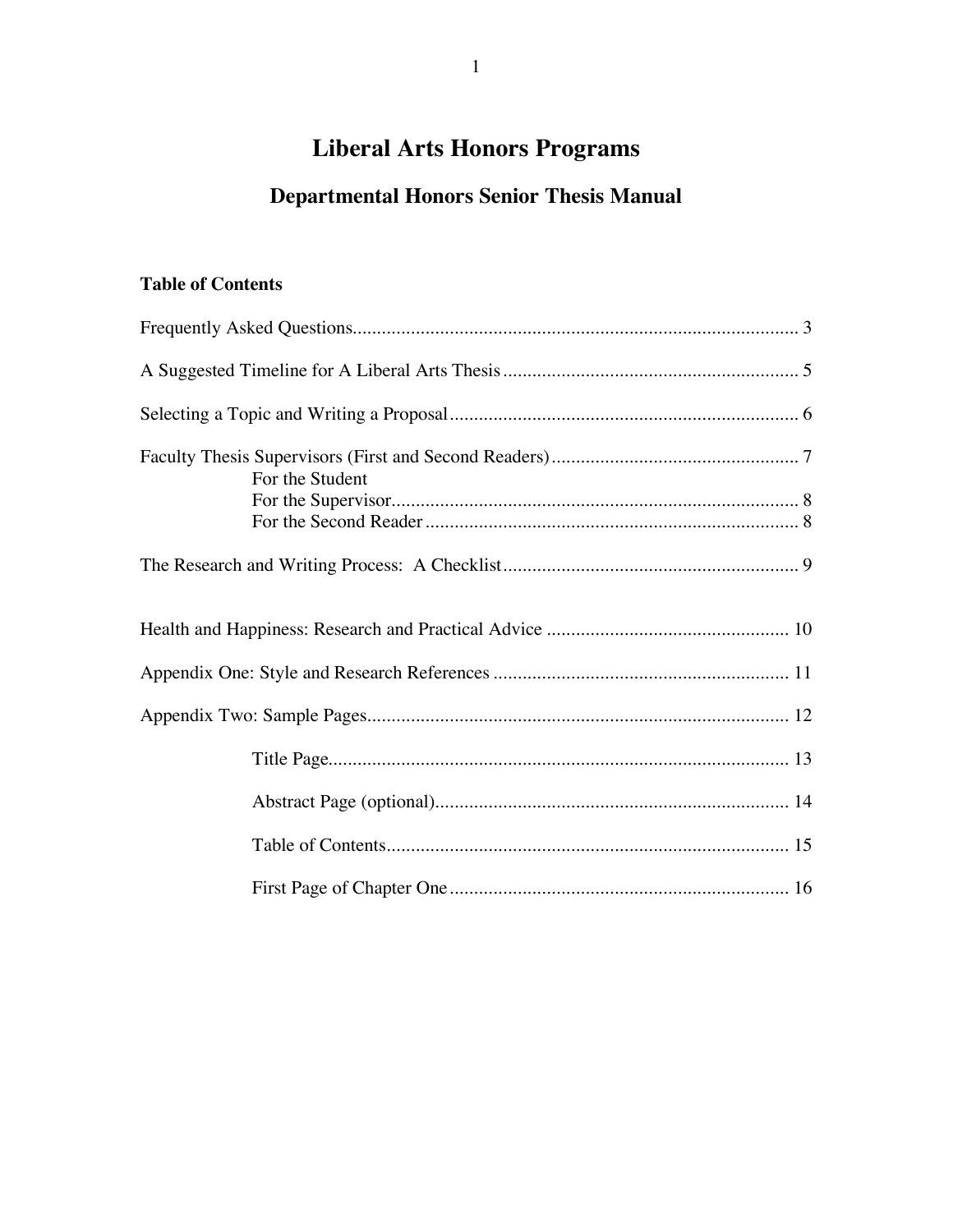## **Acknowledgments**

This manual was initially composed by Robert Fulton with advice from professors, advisers, and students who have worked in various roles on senior theses. In particular, Dr. Fulton relied on advice from Robert Abzug, Larry Carver, Elaine Declerck, Robin Doughty, Kenneth Fenelon, Vince Geraci, Robert King, and Brian Stross for their input and suggestions.

The manual was revised in May 2007 by Stacey Amorous.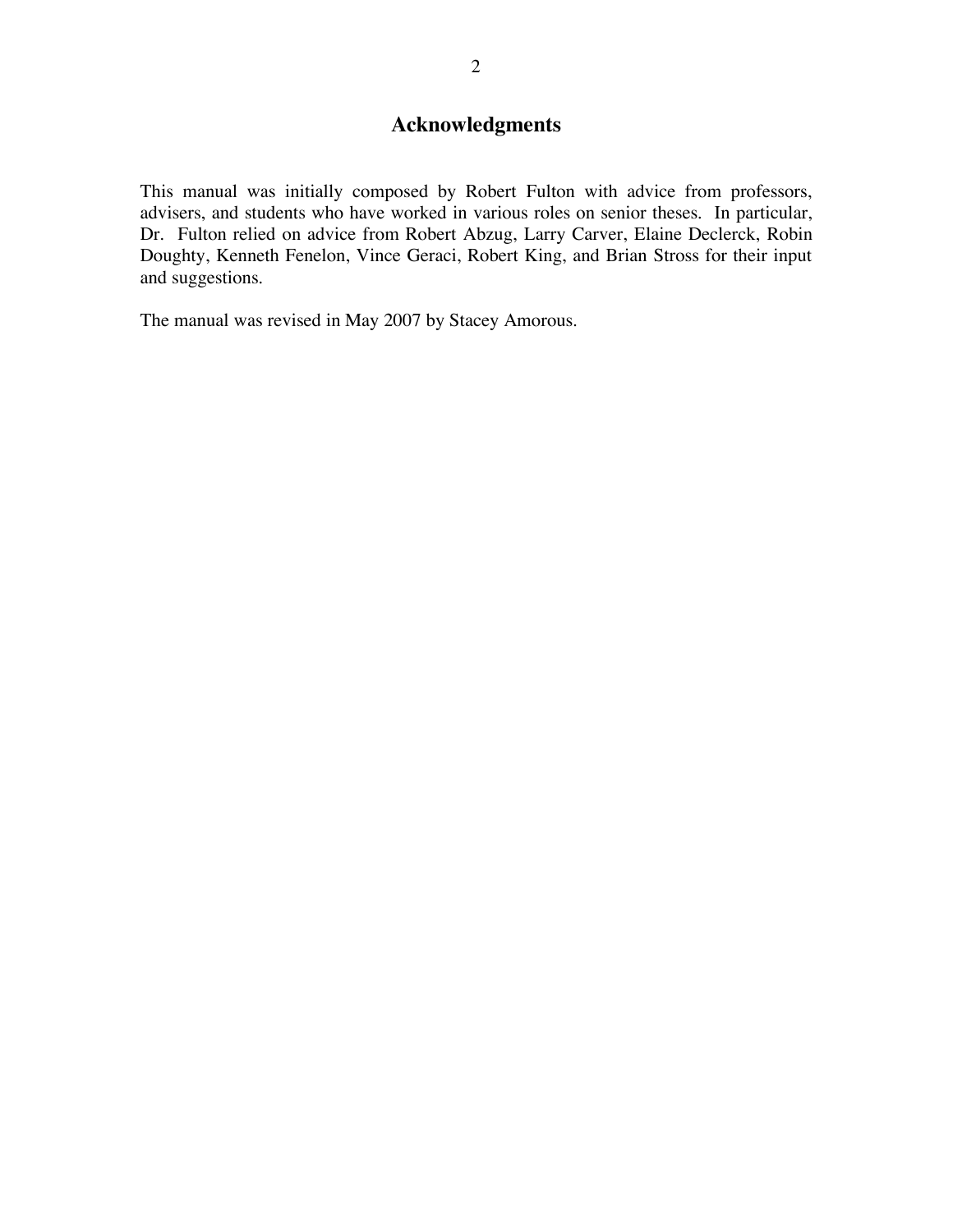#### **The Senior Honors Thesis: Frequently Asked Questions**

#### **What is a Senior Thesis?**

A senior thesis is a sustained examination of a central idea or question, developed in a professional and mature manner under the guidance of a faculty supervisor and a second reader. A senior thesis is also a potential source of great satisfaction, tempered by periods of frustration, revelation, and discovery. No two theses are alike. Each is an individual reflection of an emerging scholar, researcher, critic, artist, or thinker. A thesis should provide a culminating experience for your work in one or more disciplines at the University. The thesis is not the place to explore a discipline for the first time. You and your advisers may develop methods of inquiry that bridge disciplines you have already studied.

#### **Should I write a Senior Thesis?**

The main prerequisite for a thesis is that you want to write one. A thesis can provide a rigorous focus for your intellectual curiosity and academic acumen. You should certainly take into account your own record of achievement and your personal history with research and writing. The thesis is typically part of the requirements for departmental honors, and so presupposes that you have done excellent work in one academic department. If you are unsure, talk with the Honors Adviser in your major department.

#### **Payoff: What benefit is there in writing an honors thesis?**

Successful completion of a senior thesis is not only a satisfaction in itself. It may be a part of the requirements for departmental honors. More important, completion of a thesis is an important credential for graduate school and employment. Admissions boards, employers, and colleagues regard a thesis with respect due to the motivation and discipline required.

#### **Originality: What if I don't have an** *original* **idea?**

The question of originality plagues scholars of all levels. Anyone in the world of academics would be disingenuous to say that an academic work is ever entirely original. We all build upon libraries of information and resources that have come before us. An important part of academic work is acknowledging our debt to other scholars fully and clearly. Rather than asking if a thesis is completely original, ask if you can deal with a subject in such a way as to add to the conversation already begun on this topic. You will draw upon the research and ideas of many other scholars, creators, and thinkers, citing their work as you go. Your contribution may come out as a re-evaluation of the material, or as fresh perspective. You may not have that insight as you begin the project, but as a critical and creative student, you can find that element during your research. Remember, no two theses are alike, even if they deal with the same information and topic.

#### **The faculty supervisors: How do I choose them and what are their roles?**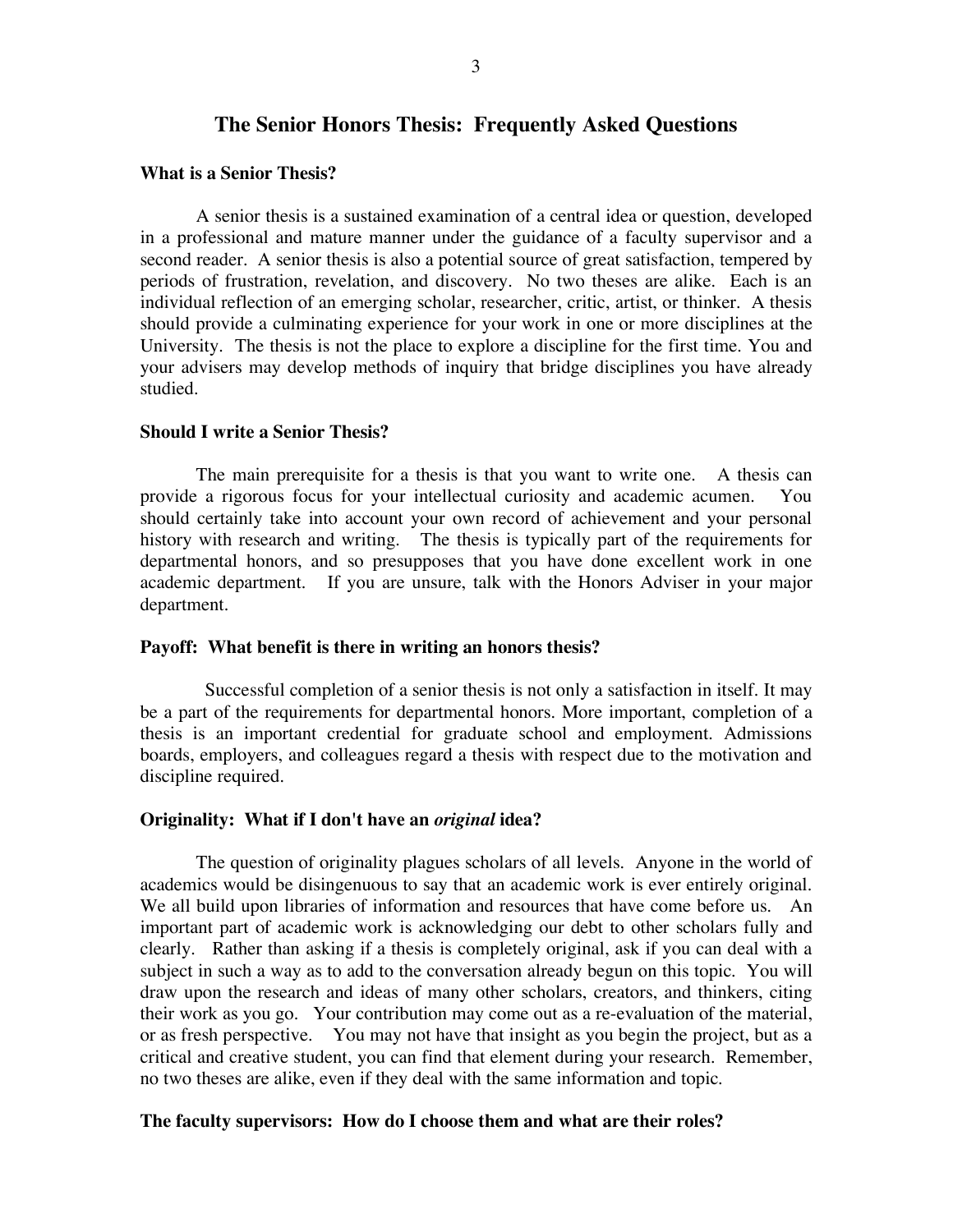In general it is best to work with a professor who is familiar with your work and ability, but successful theses have been written under the direction of a supervisor who has never taught the student. You will meet regularly with the supervisor, producing drafts and revisions under her or his guidance. In addition to the primary supervisor (who must be a member of the UT faculty), you will need to secure a second reader. You can read more on how to find a supervisor and what is expected from each of you in the third section of this manual.

#### **Length: How long should a thesis be?**

Each discipline will make different guidelines for the length of its honors theses. One-semester theses are often thirty to fifty pages in length, and two-semester theses are usually fifty to eighty.

#### **Can my research include human subjects, interviews?**

Any student using research with human subjects must receive the approval of the Office of Research Support and Compliance. See http://www.utexas.edu/research/rsc/humanresearch/undergraduate.php for more information.

#### **Funding: Can I get funding for thesis research?**

There are various research fellowships and scholarships to help with undergraduate theses. The Liberal Arts Honors Programs sponsor the Rapoport-King scholarship which awards both the student and supervising professor. The Vice President for Research sponsors Undergraduate Research Fellowships, or URF's, which award only the student. In addition, other entities such as the University Co-op have various scholarship opportunities. You may need to do some footwork to find out more. Usually, a proposal and letter of recommendation from your supervisor are required.

#### **Completion: What happens when I finish my thesis?**

You will file an official copy of your thesis, signed by your faculty readers, with the sponsoring department. Your department may require that you defend your thesis orally to qualify for departmental honors. The title of your thesis will appear on your curriculum vitae, perhaps as the first of a growing list of your scholarly writings.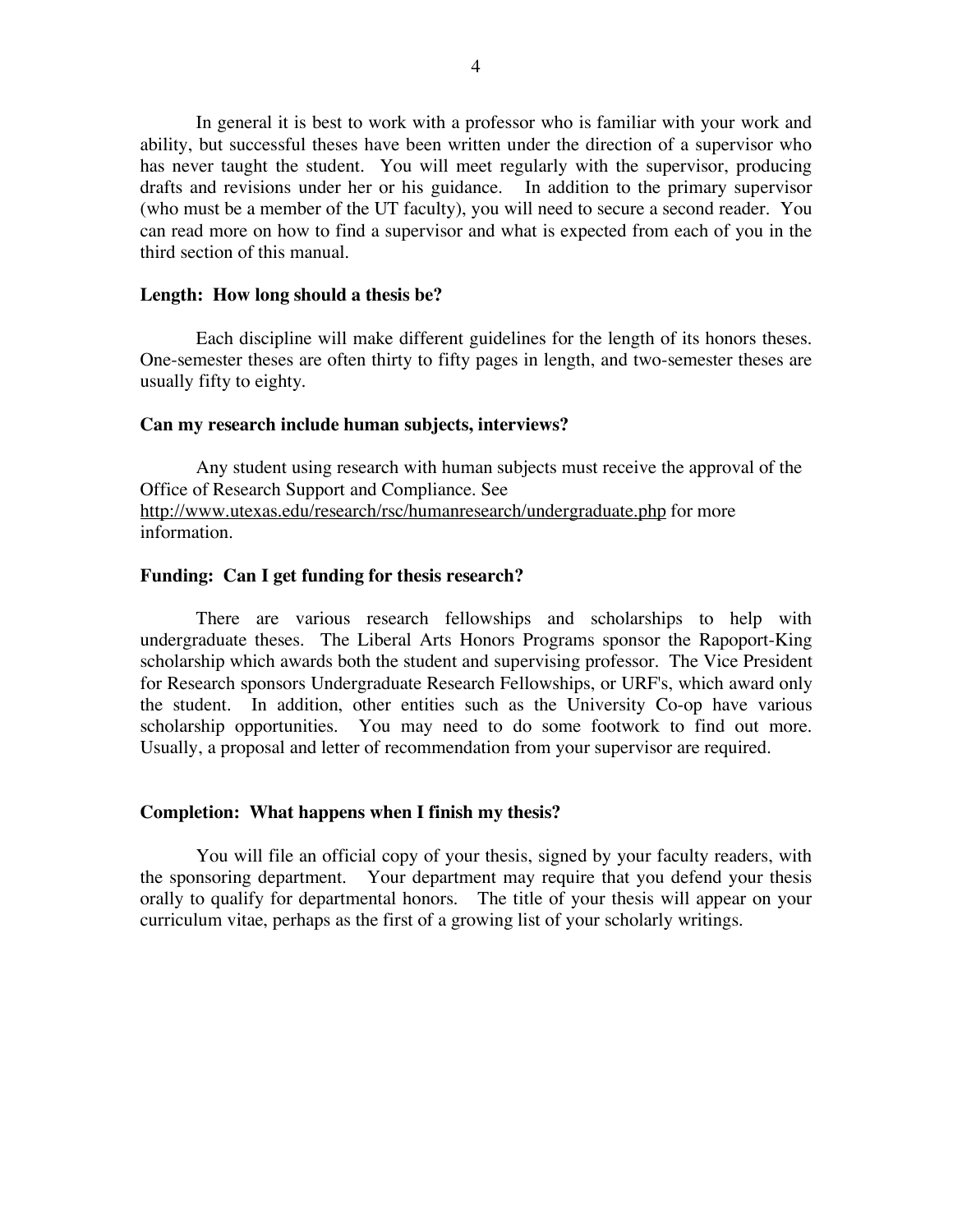### **A Suggested Three Year Timeline for A Liberal Arts Thesis**

#### **Sophomore Year**

- •Begin to collect ideas, books, and faculty advice on topics that interest you.
- •Consider your work in each course as a possible field of inquiry for a thesis.
- •Apply to your department's honors program and become familiar with its requirements for special honors, including the honors thesis.

#### **Junior Year**

- •Intensify the search for courses, faculty mentors, and topics of special interest.
- •Take your department's course in research methods, or LAH 112H.
- •Discuss your developing research ideas with professors who can advise you.
- •Select a topic and write a proposal (see page 6).
- •Discuss your proposal with professors, one of whom who may become your thesis supervisor (see page 7).
- •Enter into a firm agreement with a thesis supervisor, and discuss plans for summer research.
- •**NB**: **If you study abroad during your spring semester, try to make thesis arrangements with faculty advisers before you go abroad. Exchange emails messages with your adviser while you are away.**

#### **Senior Year**

- •Make an appointment with your supervisor/first reader in the first week of schedule as described below in the section called "The Research and Writing Process: A Checklist."
- •Check with your department's honors adviser, and follow their directions closely.
- •Follow your checklist closely, leaving ample time to finish without last minute agonies.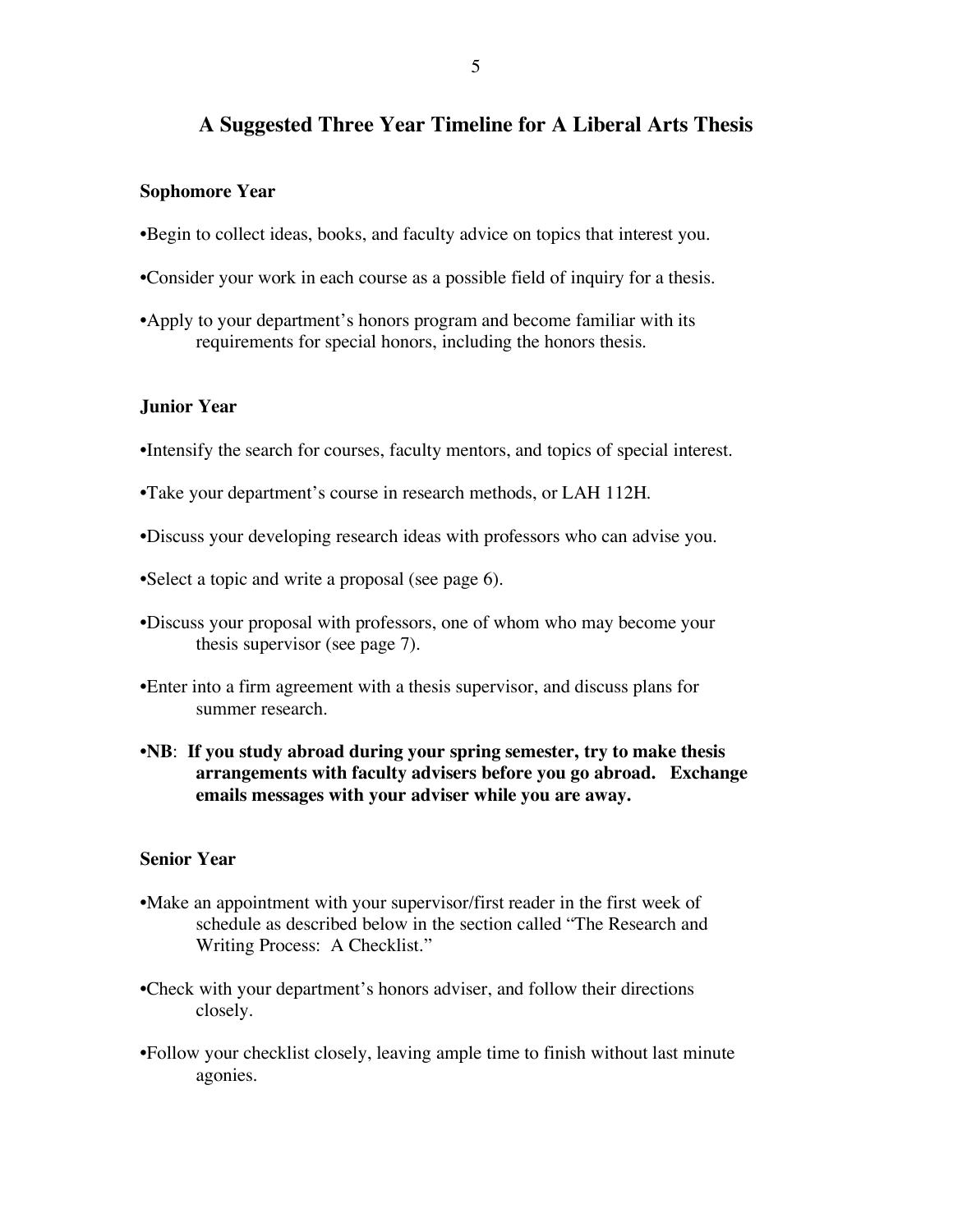## **Selecting a Topic and Writing a Proposal**

#### **Step One: Reflection**

A senior thesis should be based on something that has interested you during your pursuit of an undergraduate degree. Often, a thesis topic grows from a persistent question you have studied or even written about in a course you valued. How does this question connect with other things that interest you? Often it is best to talk with a friend, professor, or adviser in your department. You must get used to talking about your ideas as soon as possible.

#### **Step Two: Focus**

After you have traced several branches of your main idea, choose one of these and pare away all excess material. This aspect may be your thesis topic. The best test to see if this idea can be made into a thesis is to prepare an abstract.

#### **Step Three: Writing a Proposal**

A proposal is a refined synopsis of your proposed thesis topic. A well-composed proposal guides your research and writing. It also helps you engage a faculty supervisor, and it is required for research funding. The proposal is broken down into the following questions/topics.

**Thesis statement-** This is one sentence, 25 words or less, that makes the main idea of your argument clear to any intelligent reader.

**Method-** Is there a theoretical model you will follow? What is your evidence? Are you doing field research?

**Goals-** What do you hope to accomplish by writing this? Are you hoping to fill a particular gap in the research of this topic, or to bring a special perspective?

**Audience-** In general, the audience for a research thesis will be professionals in your discipline.

**Implications-** So what? What do you hope to show that is different from what has been said before in the conversation on your topic? How do you see your project fitting into the big picture of studies in your chosen discipline? If you are writing a creative thesis, what is creative about it?

A good proposal usually goes through several drafts, and it will go on changing even while your write the thesis itself. It is essential that you get feedback from readers you respect at every stage of proposal development.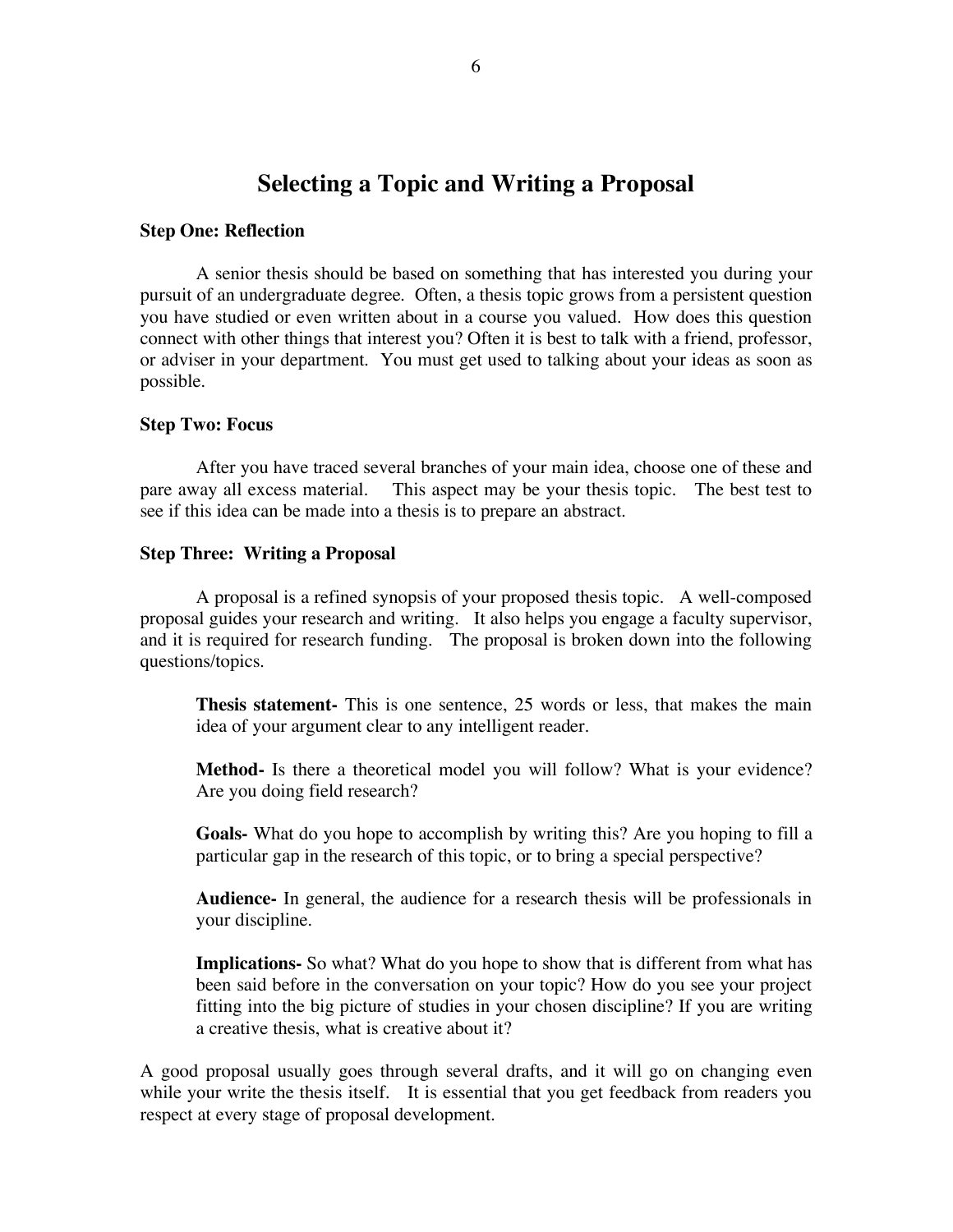### **Faculty Thesis Supervisors: Your First and Second Readers**

**Who can supervise a thesis?** The student is responsible for securing two readers. Your thesis supervisor (first reader) must be a member of the UT Austin faculty. Usually, your supervisor should be a professor with whom you have previously worked. The second reader is usually a faculty member, but may in some cases be an expert in your field outside of the university. Approval for non-faculty readers should always be obtained from your specific department before making any firm commitments. A successful student-supervisor match is one of the most important elements for a successful thesis.

**How does a student get a thesis supervisor?** You should approach prospective supervising professors in spring of your junior year. Provide an abstract of your project, as this will greatly increase your chances of getting a positive answer from the professor in question. Check with your department's honors adviser about deadlines for designating your thesis supervisor.

**What are the first steps to take with a thesis supervisor?** Come to a clear, explicit agreement about the following things:

•the topic and the limits of your research, as worked out in your abstract •a schedule for regular meetings or communications with your supervisor •a timeline for completing outlines, bibliographies, drafts, revisions

You should raise these points in your first meeting and confirm them in writing or email. Get momentum going quickly on the project, for two reasons: to develop the thesis project itself, and to develop the working relationship with your supervisor.

**What about the Second Reader?** Consult your first reader about possible second readers, and then work out a feedback schedule with the second reader. Although you may only meet a couple of times with your second reader, it is nonetheless important that you arrive at an explicit agreement of mutual expectations. Leave plenty of time to follow your second reader's suggestions on your final draft. **The second reader is not obligated to approve your thesis just because your first reader has approved it.**

**How often should I meet with my supervisors?** Some supervisors will want to have weekly, bi-weekly, or monthly conferences. It is to your benefit to start with a regular schedule of appointments, and to keep them.

**What if problems develop between student and supervisor?** If you suspect you may be mismatched with your supervisor, act sooner rather than later. Go to the honors adviser in your department for advice on how to proceed.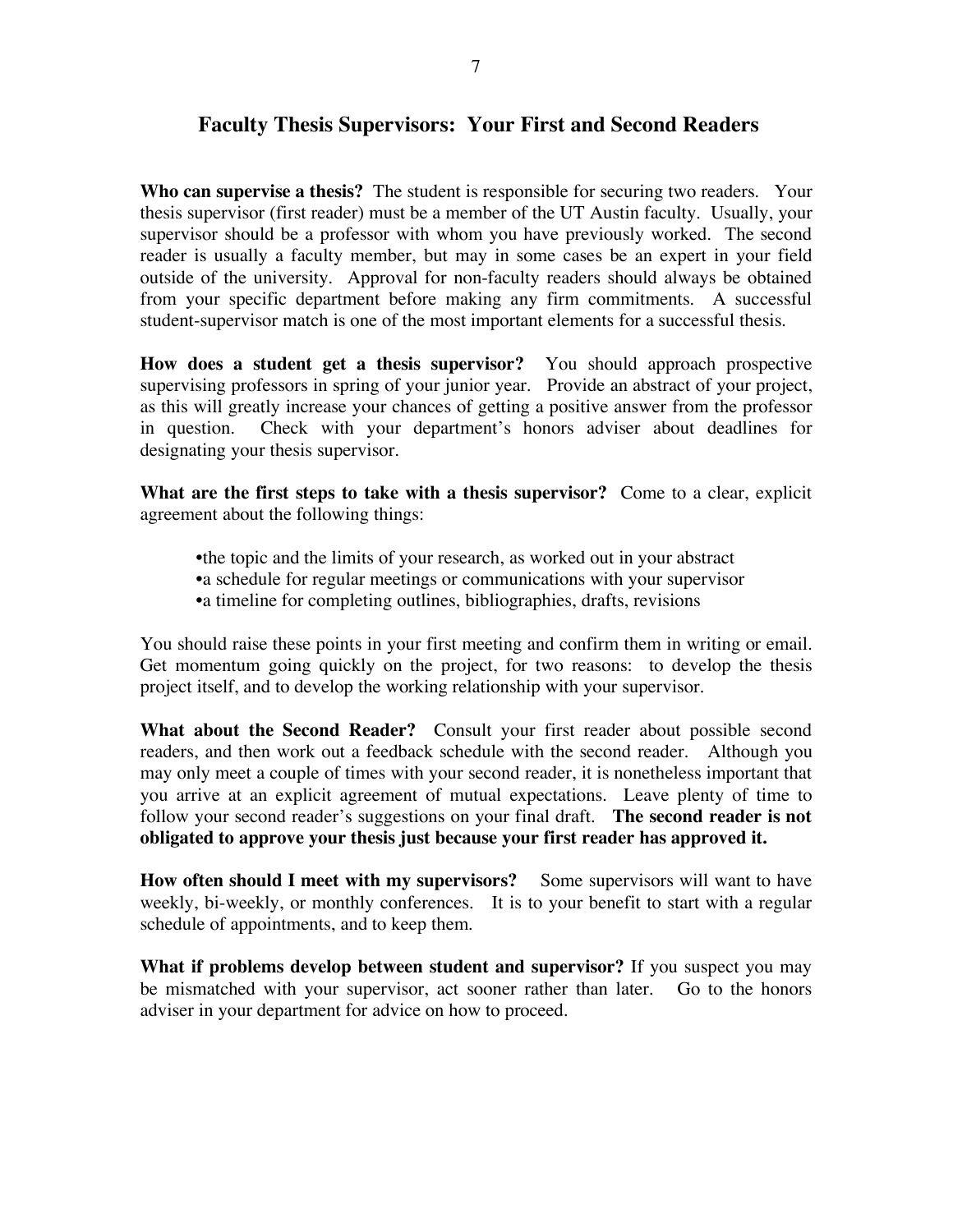#### **For the Thesis Supervisor (First Reader)**

The thesis supervisor (first reader) is the student's primary source of feedback for the honors thesis project. The most common complaint from thesis students is that they don't get enough feedback and are not sure where they stand in the project. The Liberal Arts Honors office has recommended that the thesis student enter into an explicit agreement with you on the following points:

•the topic and the limits of the research, as worked out in an abstract •the times for regular meetings or communications •a timeline for completing outlines, bibliographies, drafts, revisions • advice on choosing a second reader for the thesis

Beyond these guidelines, your thesis student should obtain and follow any guidelines published by your departmental honors program.

#### **For the Second Reader**

Second readers often offer general advice on content rather than detailed editorial comments on style. Consequently, you may want to see an early draft rather than waiting to judge the final draft. **The second reader should not feel obligated to approve a thesis that clearly seems inadequate, even in the eleventh hour.** Last minute dilemmas can be avoided only by early intervention.

You may want to meet with the student and thesis supervisor to discuss your role as soon as you agree to be the second reader. Students are encouraged to meet regularly with their primary adviser, but at less frequent intervals with their second readers. Make a schedule with the student to help facilitate the feedback process. If you have any questions, you should contact the department for which the student is writing the senior thesis.

Note: Once the thesis is completed, the student should provide a copy to each reader.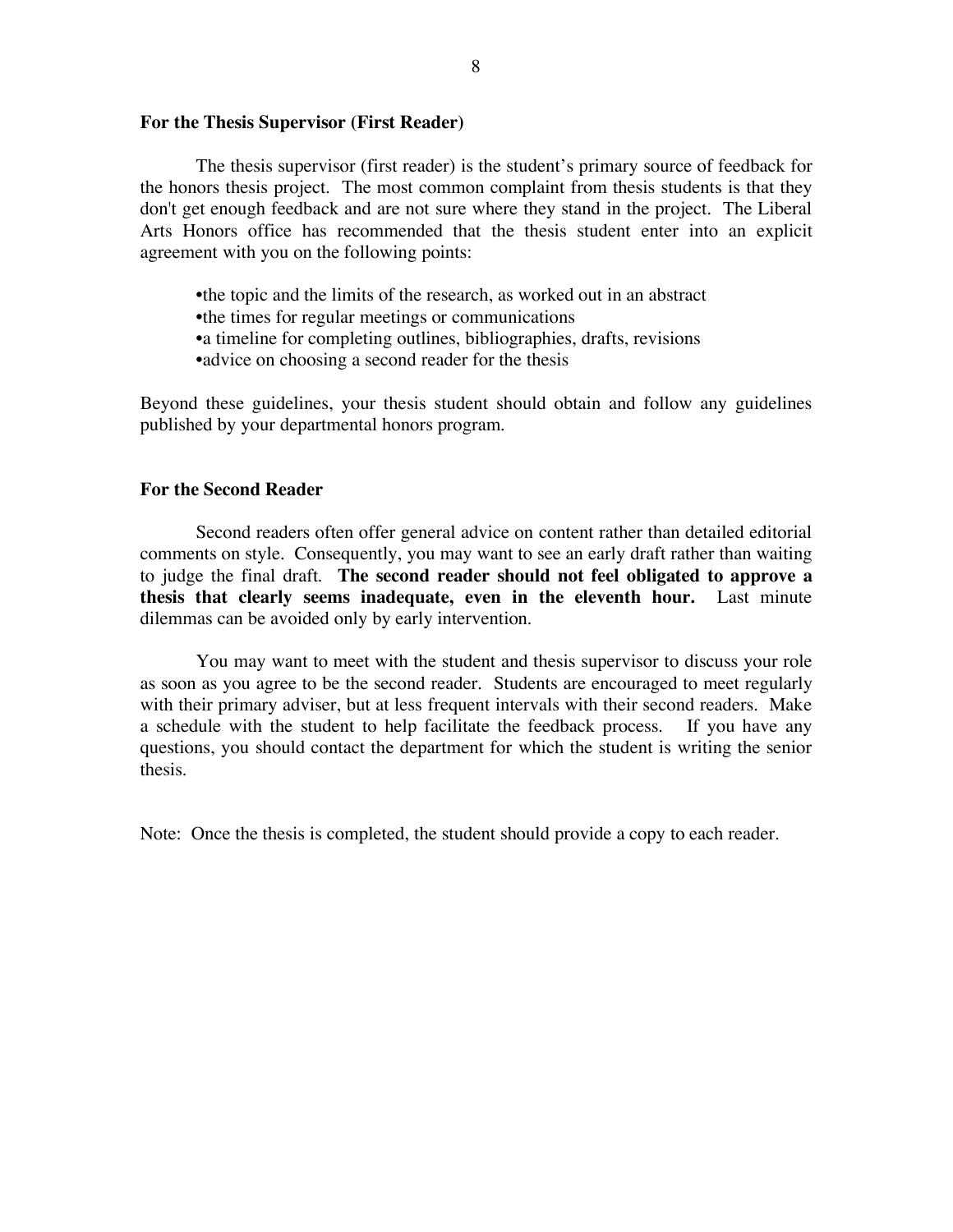## **The Research and Writing Process: A Checklist**

- **\_\_\_\_\_**Discuss your proposal with the faculty member who will be your supervisor / first reader. Make necessary revisions to the scope and focus.
- \_\_\_\_\_Work out a written schedule with your supervisor for each of the following checkpoints. **For each step you should determine two dates: a date by which you will turn in your work, and a date by which your supervisor will return your work with feedback.**
	- •submission of revised proposal to your departmental honors adviser (Suggested deadline: first week of class. You must consult your departmental honors adviser for department deadlines.)
	- •date for submission of research prospectus and bibliography (Suggested deadline: twelfth class day.)
	- •date for completion of the bulk of the research and reading phase (Suggested deadline: for a two-semester thesis, midpoint of first semester: you will of course revisit research after this date.)
	- •date for submission of detailed outline and draft of introduction (Suggested deadline: for a two-semester thesis, last class day of first semester, to allow feedback and revision by end of semester.)
	- •dates for submission of each chapter or section draft (Suggested deadlines: first draft of first section (8-10 pages) by second week of second semester. For a 60-page thesis, aim to produce 8-10 pages a week.)
	- •date for submission of first completed draft (Suggested deadline: mid-point of second semester.)
	- •date for submission of final draft for last reading and faculty signatures (Suggested deadline: twelfth week of the second semester. You must consult with your department's honors adviser for department deadlines.)
- Follow the schedule as closely as possible, and make explicit, mutually agreeable revisions to deadlines only as needed. Avoid drift.
- \_\_\_\_\_Submit final, signed copies of your thesis in regulation format as required by your department. See Appendices for LAH Council formats.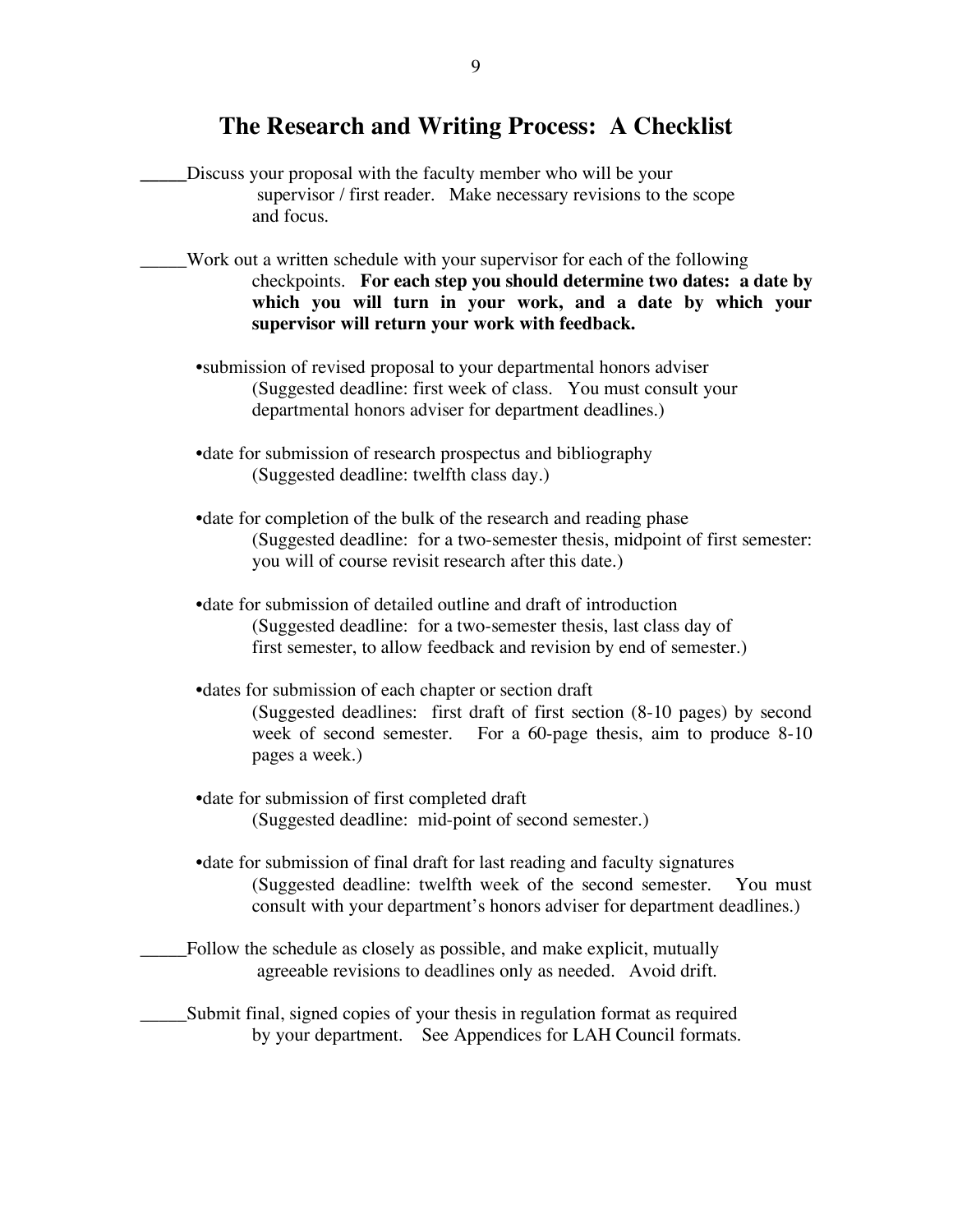## **Health and Happiness for Thesis Writers: Resources and Practical Advice**

### *Form a small group with other thesis writers*

Writing for other student readers can help keep your style clean and fresh, and they can help you spot problems before you submit drafts to your supervisor.

### *Join seminars and workshops on thesis writing*

LAH 112H, *The Nature of Inquiry*, is a course designed for second-semester juniors as a preparation for the thesis, and students report that it has been very valuable in working on focus, scope, bibliography, research, and planning. Your own department may offer a similar course or workshop.

### *Read successful theses kept by your department*

Your department's honors office should have a collection of recent theses. As of 2001, undergraduate Honors Theses will also be shelved in the UGL. These can offer models, inspiration, and reassurance.

### *Don't let stress build up*

A thesis is a high-stress endeavor. Don't become a victim of it. If you need to talk with someone, make an appointment with an adviser, or if necessary, visit the Health Center for help. Your physical and mental health comes first.

#### *Exercise, eat right, and rest*

Sounds simple enough, but it is very common for students to forget to do these things while in the throes of a thesis. Plan to include some sort of physical activity in your day. Many of the greatest thinkers were also avid walkers. A walk is sometime the best way to break writer's block or to stave off a bout of anxiety.

#### *Share your work*

Scholarship is meant for publication. Make multiple copies for friends and family. Attend a thesis symposium if your department offers one. Or, look for campus-wide symposia. Better yet, submit a proposal for a conference. You can't get accepted if you don't apply.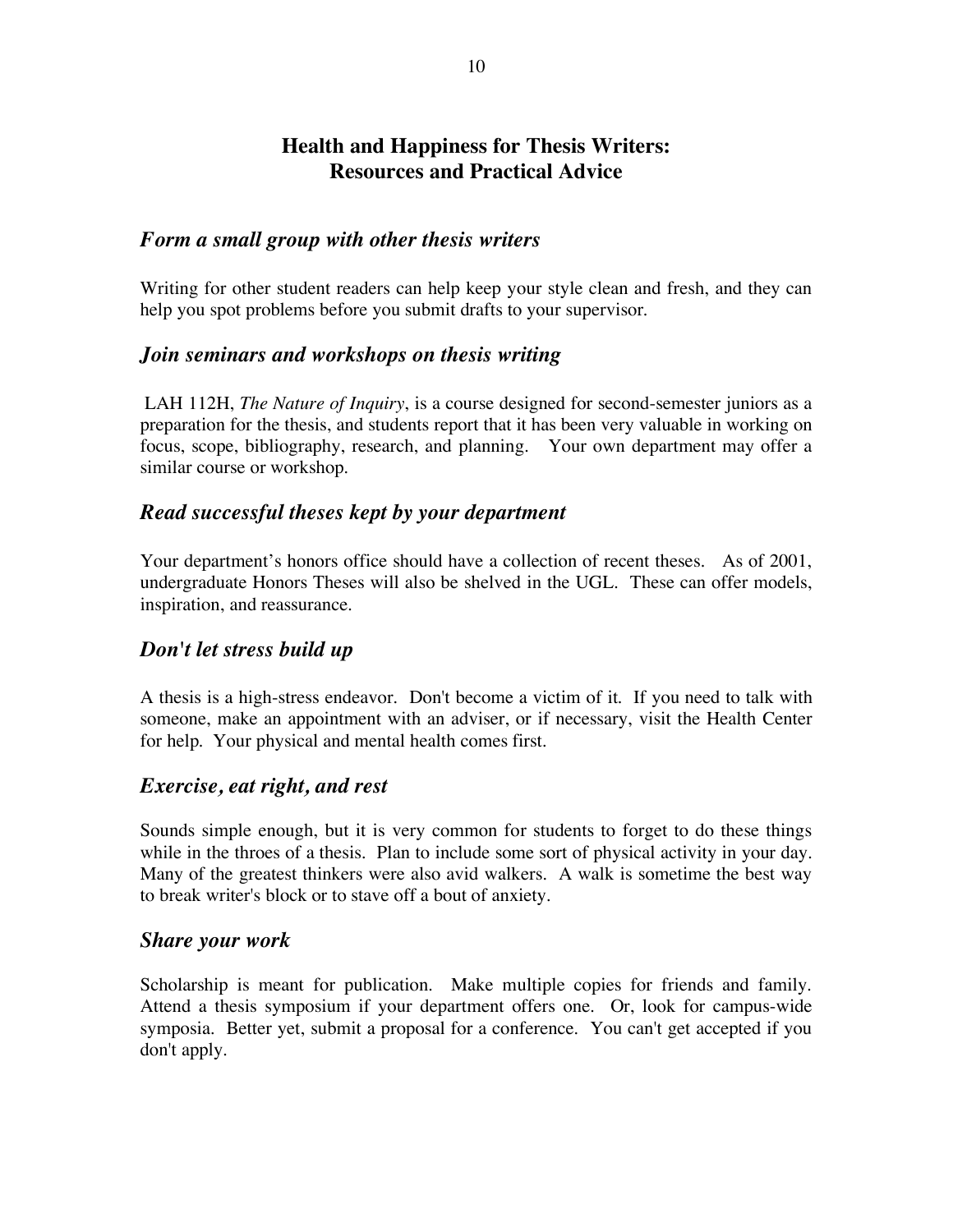#### **Appendix One: Style and Research References**

#### **General Resources**

Barzun, Jacques *The Modern Researcher*

Booth, Wayne *The Craft of Research*

*MLA Handbook for Writers of Research Papers*

*The Essentials of MLA Style (amended format)*

Turabian, Kate *A Manual for Writers of Term Papers, Theses, and Dissertations*

Zerubavel, Eviator *The Clockwork Muse*

#### **Style Guidelines from Your Department and the College of Liberal Arts**

Consult your department for their specific style requirements. Some departments may not have special requirements, but you should always check first.

Upon completion, submit a copy of your thesis with the original signature page to your major department. You may want to supply a copy to the library for archival purposes. It is also a customary courtesy to provide a bound copy to your first reader.

The Liberal Arts Council has set the following guidelines for theses that are to be shelved in the library:

- **1.** The copy must be bound in a simple tape flat binding (no spiral bound). A Velo vinyl report cover is preferred. You can get your thesis bound at any printing or copy and binding store. It is recommended you provide them your thesis in hard copy or on a disk in pdf format, so changes to your text or formatting are not inadvertently made.
- **2.** The copy needs to be on 100 % cotton acid-free paper.
- **3.** Margins need to be at least 1.25", especially on the left.
- **4.** The departmental honors program often requires a bound, signed original. Check with your honors adviser. The student may submit a copy to be placed in the main library. It is a courtesy to present a copy to each reader.
- **5.** The Title Page should be based on the template for the masters thesis or dissertation, with title, author, "special honors in [department name]," and month and year of degree.

The online catalog entry for the thesis will be the full name of the student, the degree, the date, and the department.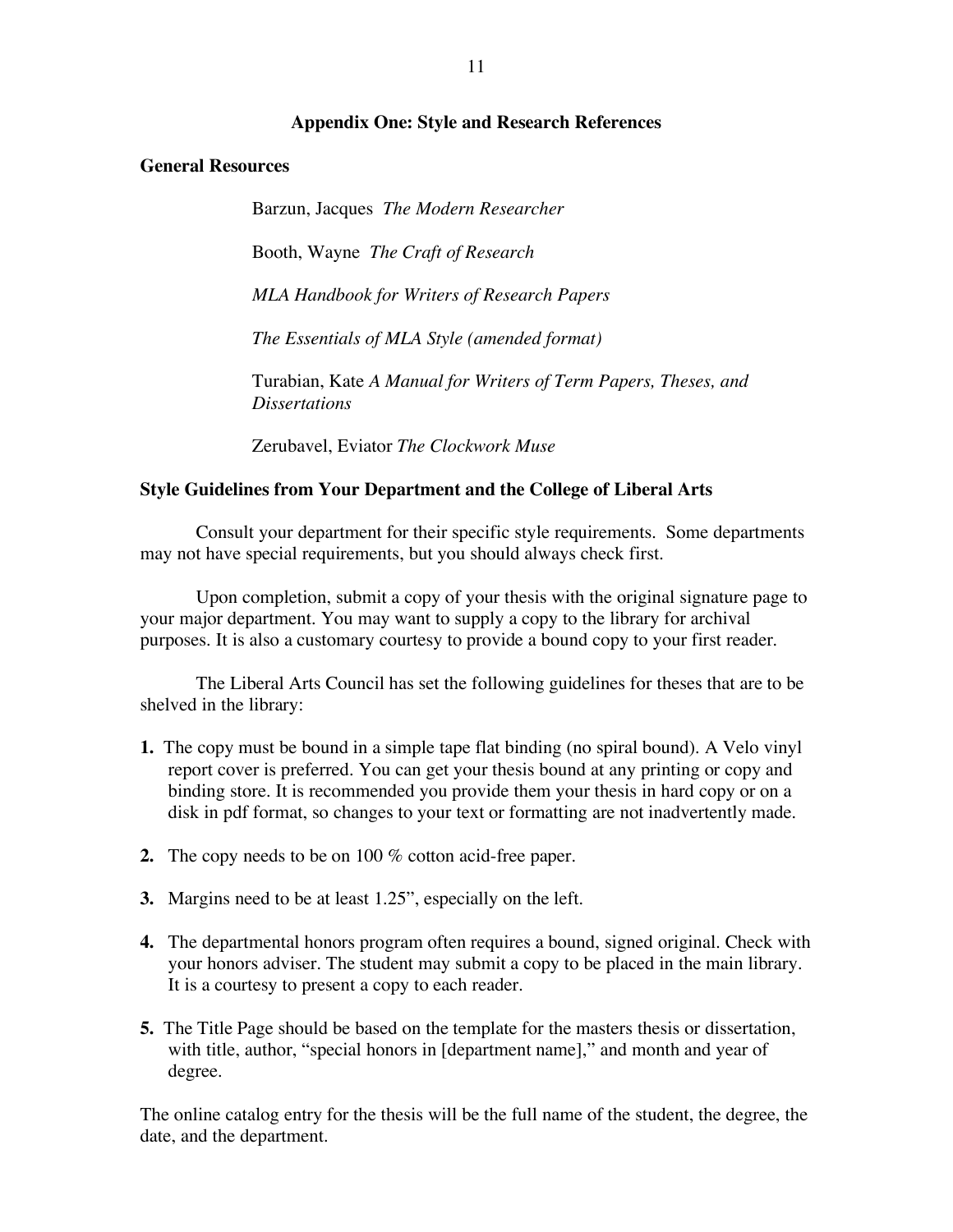## **Appendix Two: Sample Pages**

Sample Title Page

Sample Proposal Page (optional)

Sample Table of Contents

Sample First Page of Text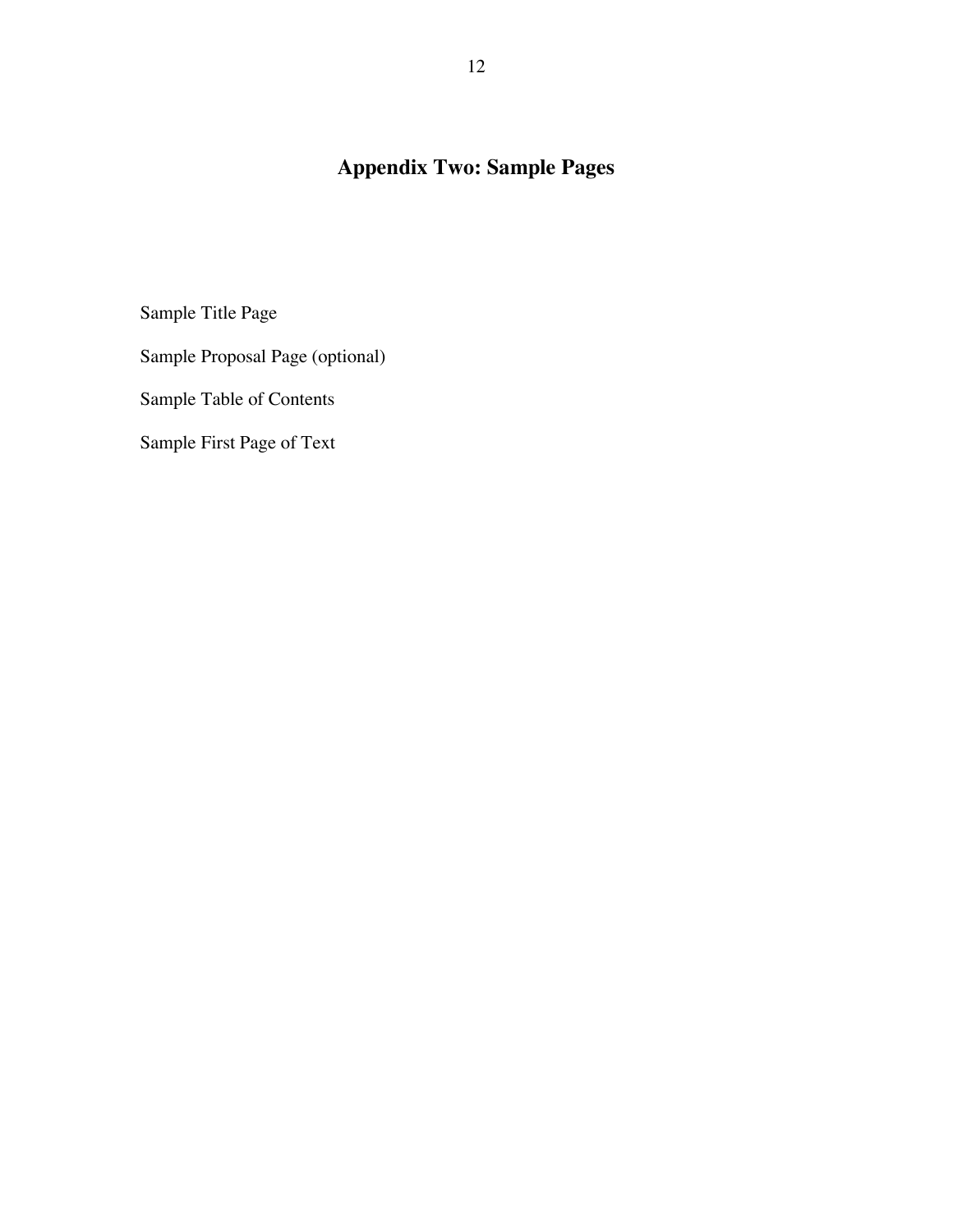[sample title page]

## **Women of Empire: Gender and Politics in Colonial Brazil**

Mary Margaret Portman

HIS 679HB Special Honors in the Department of History The University of Texas at Austin

May 2006

\_\_\_\_\_\_\_\_\_\_\_\_\_\_\_\_\_\_[first reader's signature]\_\_\_\_\_\_\_\_\_\_\_\_\_\_\_\_\_\_\_ Peter St.Giles Frothingale Department of History Supervising Professor

 $[second reader's signature]$ Elisabet Kubitszek Department of Spanish and Portuguese Second Reader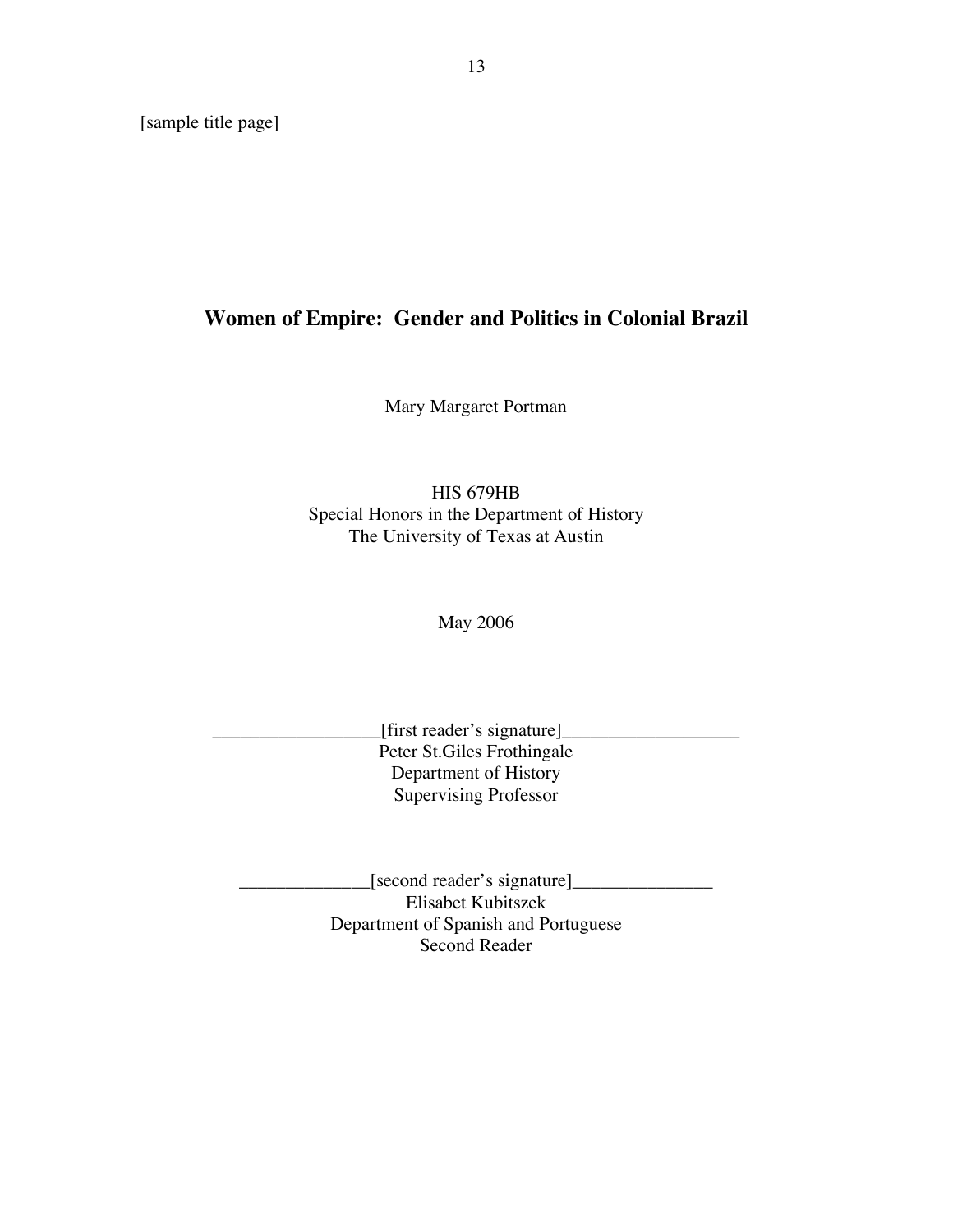### **Abstract**

## **Title of Thesis: double-spaced, and centered**

Student's Name(as registered with the University), degree sought (abbreviated) The University of Texas at Austin, (year)

Supervisor: (Professor's name without titles or degrees)

Your Proposal goes here. It should not exceed two pages and should address the questions that are discussed in Part Two of this manual. A proposal can give "teasers" about your big findings, but keep your best work for the introduction and body of the text.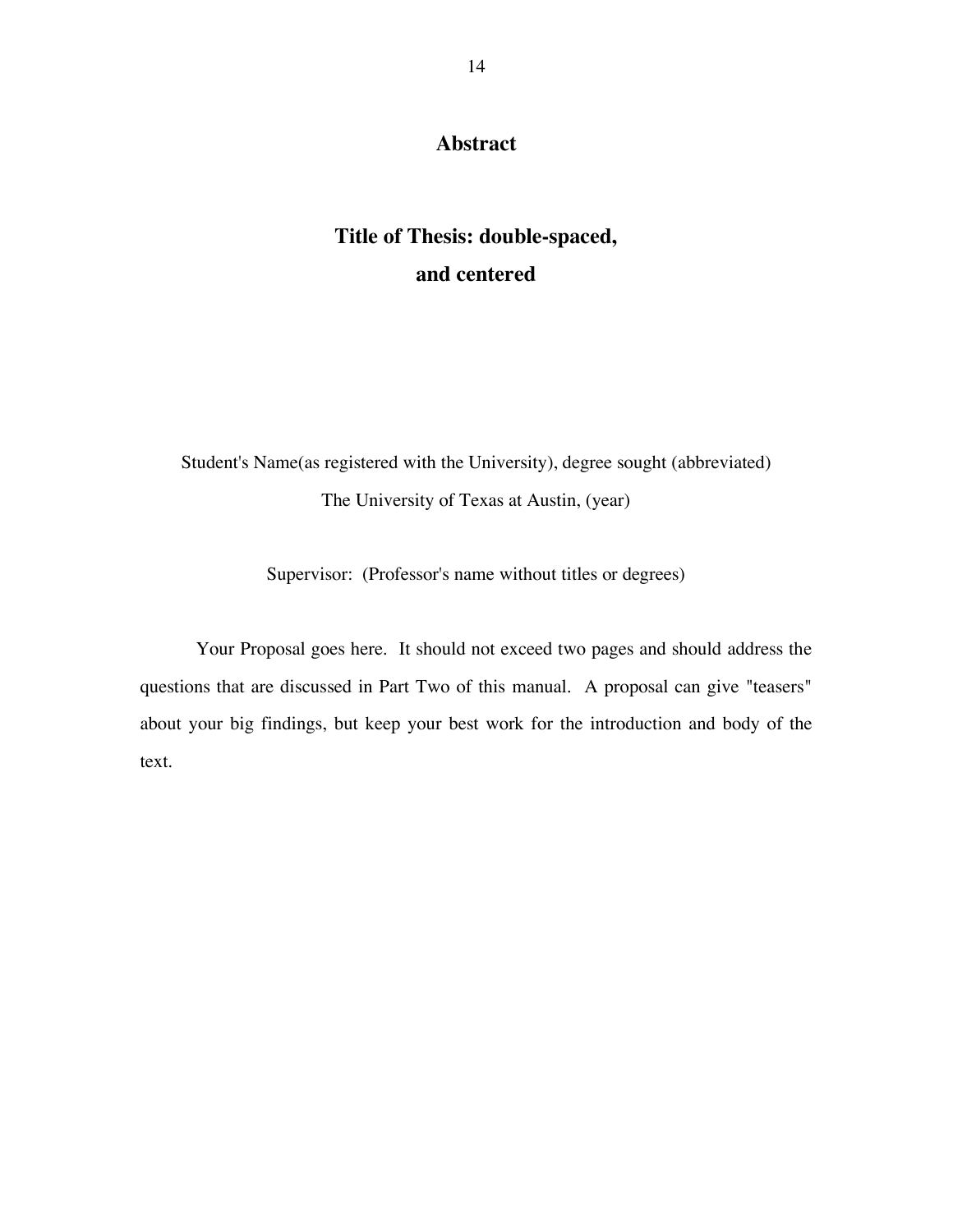## **Table of Contents**